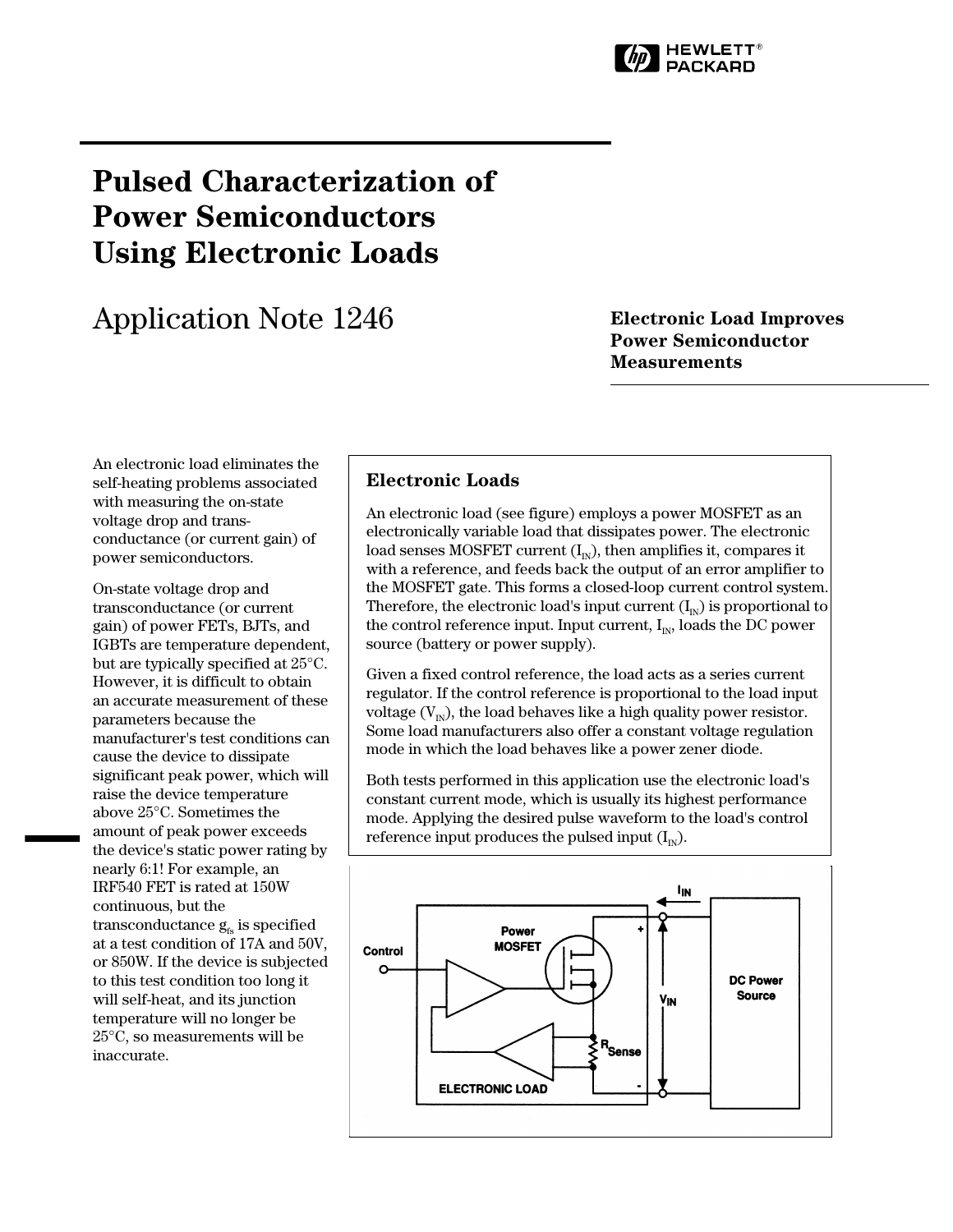Most manufacturers minimize this problem by characterizing parts with an 80µsec (or 300µsec) current pulse. If an IRF540 FETs measured at 40µsec after power is applied, the transient thermal impedance is only 2% of its 1°C/W DC rating. This yields a junctionto-case (J-C) temperature rise of only 0.4 $\rm ^{\circ}C$  for measuring  $\rm R_{ds}(on)$ at 17A (22W peak), but still yields a J-C rise of 17°C when measuring  $g_{fs}$  (850W peak). It is not hard to see why pulsed current measurements are necessary. The narrower the pulse and faster the measurement, the more accurate the results.

 $R_{\text{de}}(\text{on})$  is specified at a particular drain current with a fixed gate voltage. To measure  $R_{ds}$ (on), bias the gate with a voltage source, pulse the drain with rated current, and measure the drain voltage.  $R_{ds}$ (on) is then  $V_{ds}/I_{d}$ . For the  $R_{de}(on)$  test, a high current pulse generator with programmable amplitude, pulse width, repetition rate, preferably programmable rise/fall time, with adequate voltage compliance is needed. A low power voltage source to set the device under test (DUT) gate voltage is also needed. Drain voltage is measured at roughly the mid-point in time of the drain current pulse, and the ratio of drain voltage to current is  $R_{ds}(on)$ .





The device transconductance  $g_{fs}$  is specified as the incremental drain current that results from an incremental increase in gate voltage, at a specified operating drain current. One method of measuring  $g_{fs}$  would be to pulse the gate voltage, apply a static voltage bias to the drain, and measure the pulsed drain current. An alternate method is to apply a static bias to the gate with the same voltage source as before, apply a pulsed voltage bias to the drain, and measure the drain current. For either method DUT gate voltage is incremented up from the threshold voltage  $(V_t)$ , and drain current measured at roughly the mid-point of the pulse until reaching the specified test current.  $G<sub>fs</sub>$ , the change in drain current for a small change in gate voltage is then measured by taking two subsequent measurements, and computing  $G_{fs} = \Delta I_d / \Delta V_{gs}$ .

## **Generating High Current Pulses**

At low power levels, selfcontained instruments called SMU's (stimulus-measurement units) are readily available for semiconductor device characterization. At high power levels, two alternate methods to construct SMU-equivalent systems can be considered.

An inexpensive, but limited and not very well-controlled method of generating current pulses is to use a relay as a switch to connect a voltage source  $(V_{dd})$ , currentlimiting power resistor, and the DUT in series as shown in Figure 1.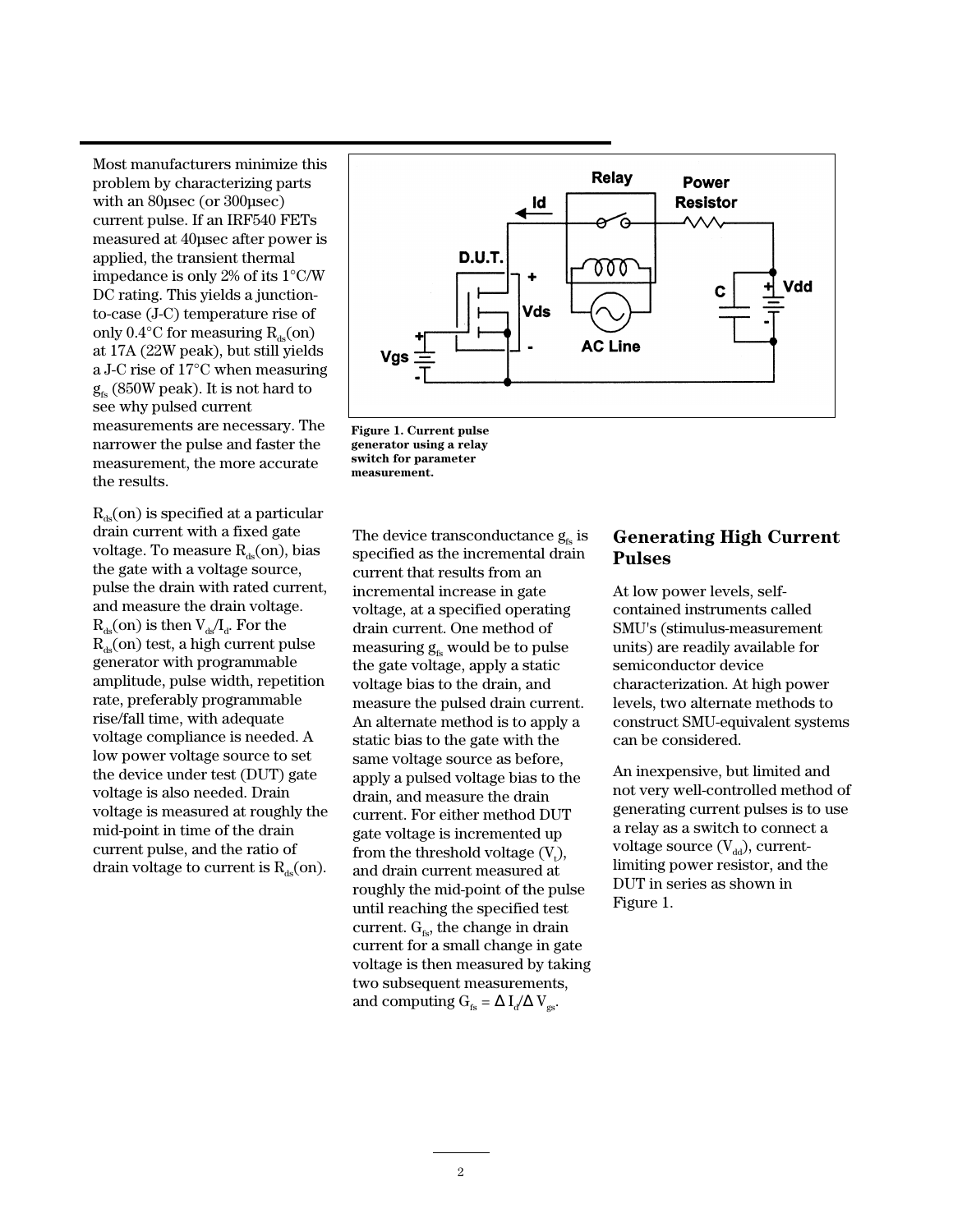



An external filter capacitor may be required across the power supply to minimize voltage droop during the high current pulse interval. The relay is a mercurywetted type for fast switching and low contact bounce. It is alternately closed and opened at a low repetition rate (typically 60Hz). The circuit is designed to produce a 300µsec test pulse. One disadvantage of this implementation for the  $R_{ds}$ (on) measurement is that the test current is dependent on power supply voltage and power resistor value. Therefore, the resistor and possibly the power supply voltage need to be reselected for each test current condition. This is a laborious approach to obtain a full set of device characterization data. In addition, resistance temperature coefficient and stability can be significant error sources at these power levels. Also, relay contacts may wear and fail prematurely when subjected to repeated high current stresses.

In Figure 2 the relay and resistor combination from Figure 1 are replaced by an electronic load. The voltage source,  $V_{dd}$  is retained to create a pulsed constant current source.

An advantage of this approach is that the electronic load can be reprogrammed for various test currents without rewiring the circuit. The test current can be set much more accurately and exhibits little or no temperature dependence or drift, and there are no mechanical parts to wear out. In addition, other test current attributes, such as rise time, can be programmed to virtually eliminate the effect of parasitic wiring inductance on test results. Much narrower pulse widths and variable repetition rates within the electronic load's specifications, can be generated.

Most electronic loads also offer a "current monitor" signal that produces an analog voltage proportional to the current drawn. This signal may be used directly for the current measurement, rather than having to add an acurate, high current shunt or current probe.

## **Measuring**  $R_{ds}$ **(on)**

Apply the test set-up in Figure 2 to measure  $R_{ds}$ (on) of an IRF540 power MOSFET. The same technique applies for measuring  $V_{ce(on)}$  for an IGBT, or  $V_{ce(sat)}$  for a  $BJT$  (with the  $V_{gs}$  power supply replaced by a current source for the BJT). The gate power supply is set for the specified 10V test condition, so the DUT exhibits a low drain-to-source impedance, and the electronic load controls the current drawn from the drain power supply  $(V_{dd})$ . Programmed for its constant current, triggered transient pulse mode, the electronic load generates a 17A, 80µsec pulse with a 2.5A/µsec current slew rate. Trigger commands are sent over HP-lB from a BASIC program at a 5Hz rep rate to keep static power dissipation so low (8mW) that the test could be run in free air with no heat sink.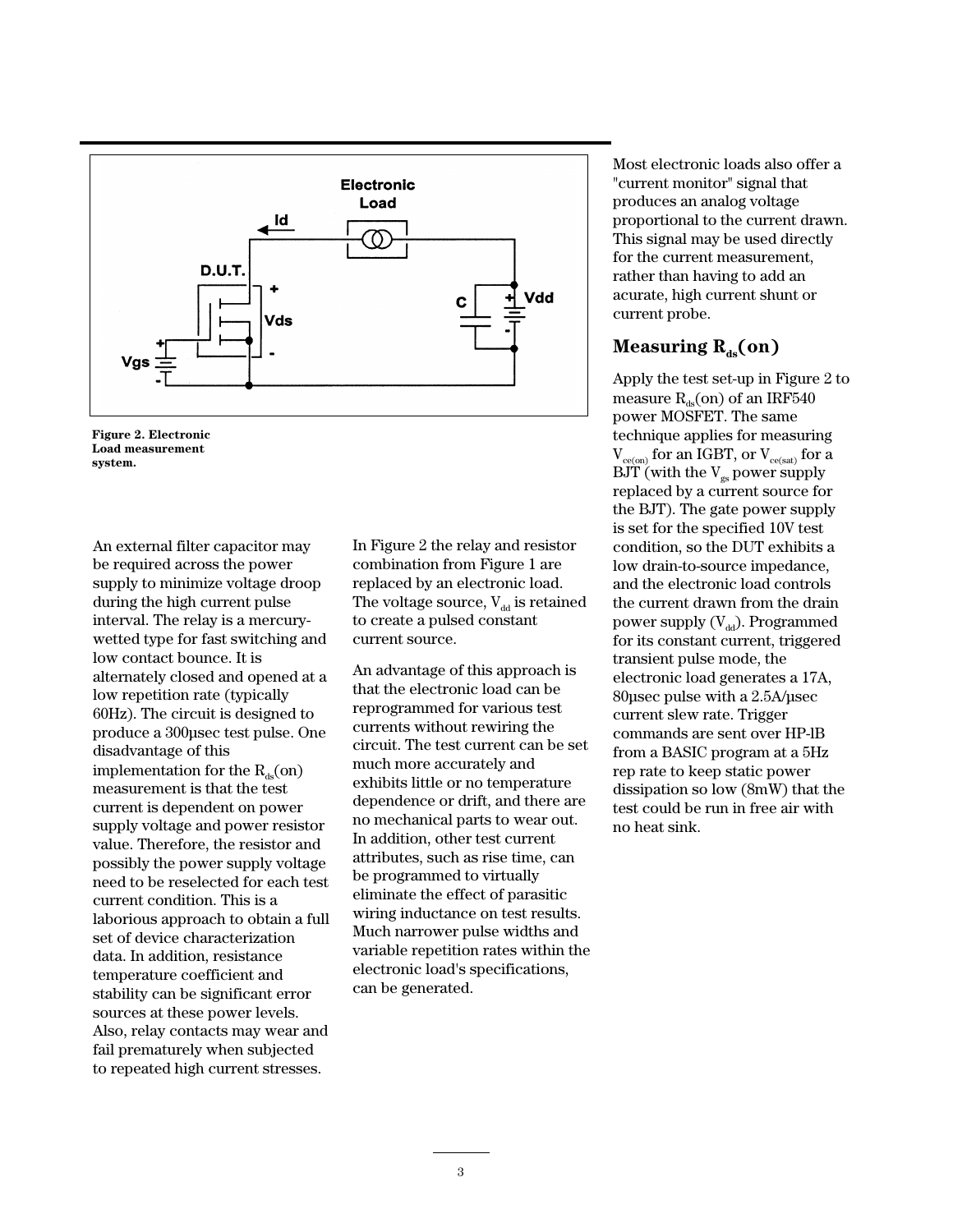The power supply voltage  $(V_{dd})$ allows enough voltage drop for the DUT on-state voltage of  $I_d^*R_{ds(m)}$ , the minimum required load operating voltage. This is the voltage needed to drive the wiring inductance and any supply voltage droop occurring over the pulse width.

$$
V_{dd} = \mathbf{1}_d * R_{ds (on)} + V_{load} + \\ \mathbf{L} \bullet \mathbf{di/dt} + \mathbf{droop}
$$

The  $I_d^*R_d$  (on) term is less than 2V at the 17A test condition. The HP 6060B electronic load is specified at 3V minimum for AC operation. Allowing for as much as 1µH wiring inductance with 2.5A/µsec slew rate, requires 2.5V for the L•di/dt term.

Assuming the power supply is too slow to respond to the instantaneous high current demand, the required filter capacitor value to limit the supply voltage droop term to 2V would be  $C = (1_d * tw)/\Delta V = 17A * 80\mu sec/2V$  $= 680 \mu F$ . The HP  $6032B$  power supply chosen had adequate internal filter capacitance, so no external filter capacitance was required.  $V_{dd}$  is programmed to 10V for the test because the total required minimum power supply voltage was 9.5V.



#### **Figure 3.**

 $V_{ds}$  and  $1_d$  measurement waveforms, **gate V=10V,**  top trace:  $V_{ds}$  at 200 mV/div, **bottom trace:**  $1_a$  at 5A/div, **time base: 20µsec/div.**



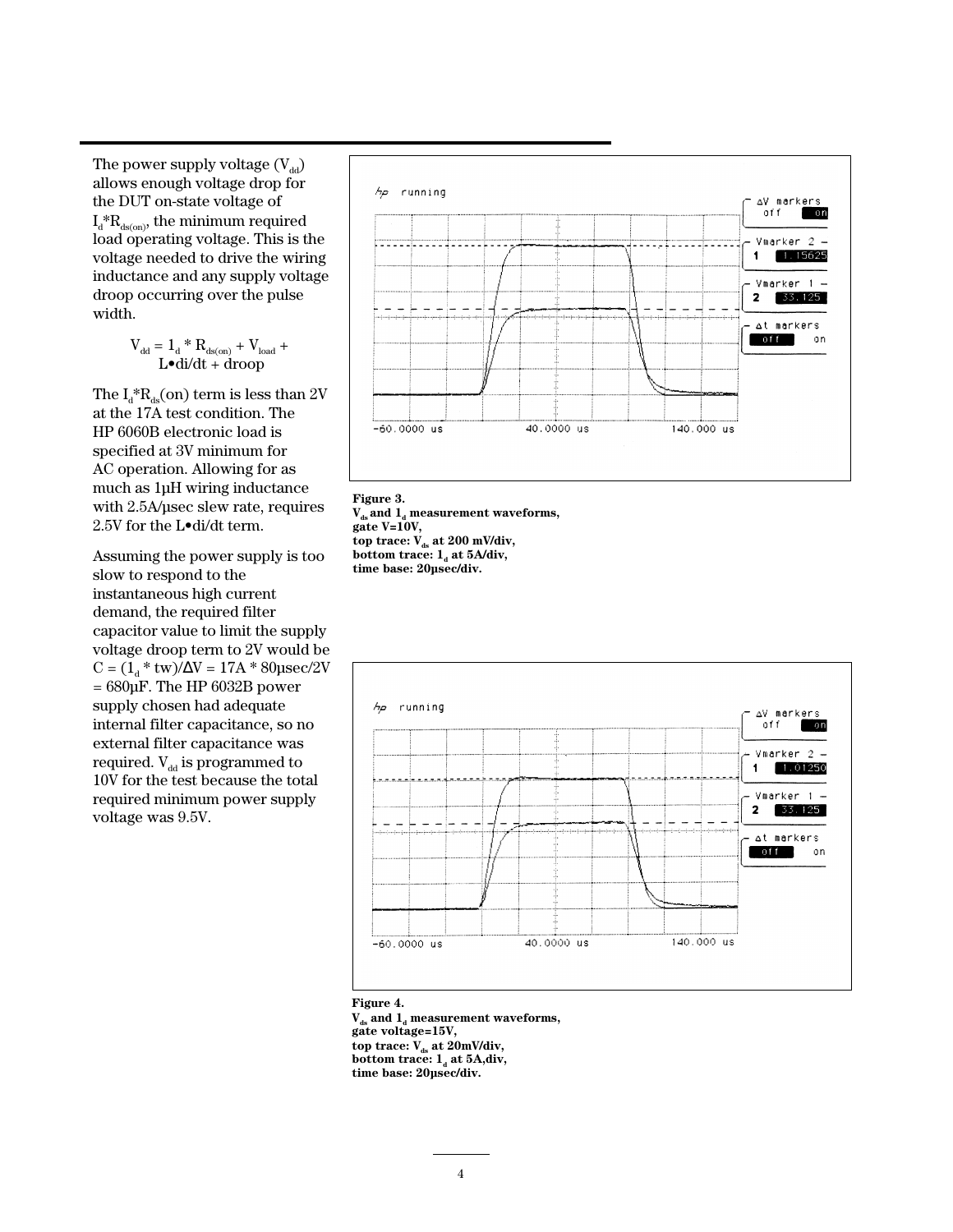Current was first monitored with a Textronix AM 503 P6302 current probe amplifier to verify overall operation. It was not found necessary for this test because the electronic load settled within 20 $\mu$ sec.  $V_{ds}$  was monitored at the DUT and fed to an HP 54503A digitizing oscilloscope. Figure 3 shows the actual waveforms.  $R_{\text{dson}}$  measured 71 mOhms for this test sample. The typ/max  $R_{\text{ds}(on)}$ from the IR data sheet is 60/70 mOhms for this part, so actual test results fall within the expected range of values.

The test was then rerun on the same test device with the gate voltage raised from the specified  $10$  to  $15\mathrm{V},$  and  $\mathrm{R}_{\mathrm{ds(on)}}$  dropped from 71 to 66 mOhms (Figure 4).  $R_{ds(0n)}$ vs  $1_d$  plots for a fixed gate voltage could also be conveniently acquired with this test setup. This would allow a power supply designer to understand how much quantative thermal benefit has been gained by driving a MOSFET switch at a somewhat higher gate voltage. It would also show what actual losses are to be expected at the actual circuit drain current. Even if relatively short twisted-pair leads are used, by-pass capacitors are necessary from drain-source and gate-source to prevent very high frequency parasitic oscillations due to test lead length. Figure 5 shows the actual bypass scheme used.







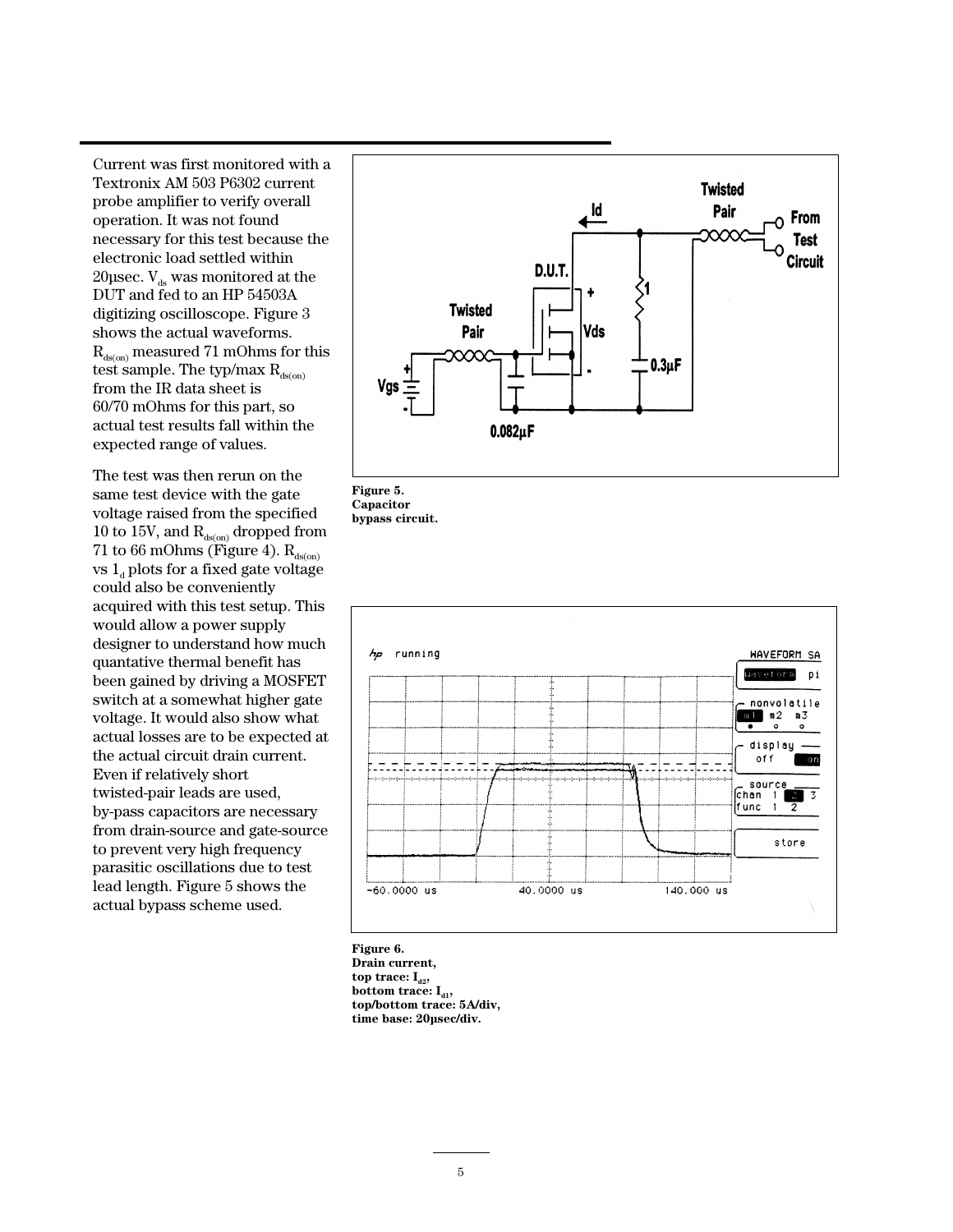## **Measuring G**<sub>fs</sub>

Use the same test set-up given in Figure 2 to measure  $g<sub>es</sub>$  for the IRF540 power MOSFET. This technique can be applied to measuring  $g_{f_e}$  for an IGBT, and hfe for a BJT as well (with the  $V_{gs}$ power supply replaced by a current source for the BJT). Use the second  $g_{fs}$  test method described earlier.

For the  $g<sub>fs</sub>$  test, the electronic load is essentially used as a switch, to apply a pulsed drain voltage  $(V_{dd}V_{load})$ . A gate voltage is established, and the DUT itself determines the current that flows based on its threshold voltage and transconductance. To cause the electronic load to act as a switch, program its current somewhat above the test current. For example, 22A for a 17A test current. This forces the load into an unregulated condition, where it asks to draw more current than the DUT will allow. Slew rate was set at 5A/µsec for this test.

To measure  $g<sub>fs</sub>$  at the specified test current and drain voltage it is necessary to first iterate to find the  $V_{gs}$  that produces the desired test current for this particular DUT.  $V_{gs}$  is incremented up from the threshold voltage  $(V_t)$  until the desired test current  $(I_{d1})$  is reached at a given  $\mathrm{V}_{\mathrm{gs}}\,(\mathrm{V}_{\mathrm{gsi}}).$  Then Vgs is incremented again and a higher  $1_d$  ( $1_{d2}$ ) results. Computing gfs:

$$
g_{fs} = \frac{(l_{d2} - l_{d1})}{V_{g2} - V_{g1}}
$$



**Figure 7. Power supply and diode combination.**

For the IRF540,  $V_{gs2}$  measured 6.0V for the test current of 17.9A, and  $V_{\text{gsi}}$  measured 5.9V, at a drain current of 16.7A.  $G_{fs}$  was then computed as roughly 12, which again agrees quite well with the mini typ values of 8/13 given in the IRF540 data sheet. Figure 6 shows oscilloscope waveforms for both drain current conditions.

## **Practical Considerations**

To keep from momentarily exceeding the maximum power rating of the 300W electronic load, set the power supply voltage  $(V_{dd})$ to 30V rather than 50V for the  $g<sub>fs</sub>$ test. The drainsource bypass capacitance (Figure 5), added to prevent high-frequency oscillation of the DUT, limits how fast the drain voltage can increase. Therefore, it places the maximum voltage across the electronic load with full current for the first part of each test pulse (approximately 20µsec for test conditions listed). Because  $g<sub>fs</sub>$  is a very weak function of  $V_{ds}$ , testing at the lower  $V_{ds}$  had no significant effect on the test results. This was confirmed by observing no change at all in drain current when varying  $V_{ds}$  from 20 to 50V.

To keep the load voltage above its minimum specified operating voltage, connect a power supply and diode combination (Figure 7) across the electronic load for the gfs test. The load functions as a switch for this test, unlike the  $R_{de}$ (on) test where the load itself regulates the DUT current. Actual pulse-width will exceed programmed pulse-width by approximately 15µsec if the HP 6060B load voltage falls below its minimum voltage specification. This occurs because the load becomes unregulated, and takes some additional time to recover from this condition. Depending on how accurate pulsewidth control needs to be, the additional power supply and diode combination may be eliminated with no other observed side effects.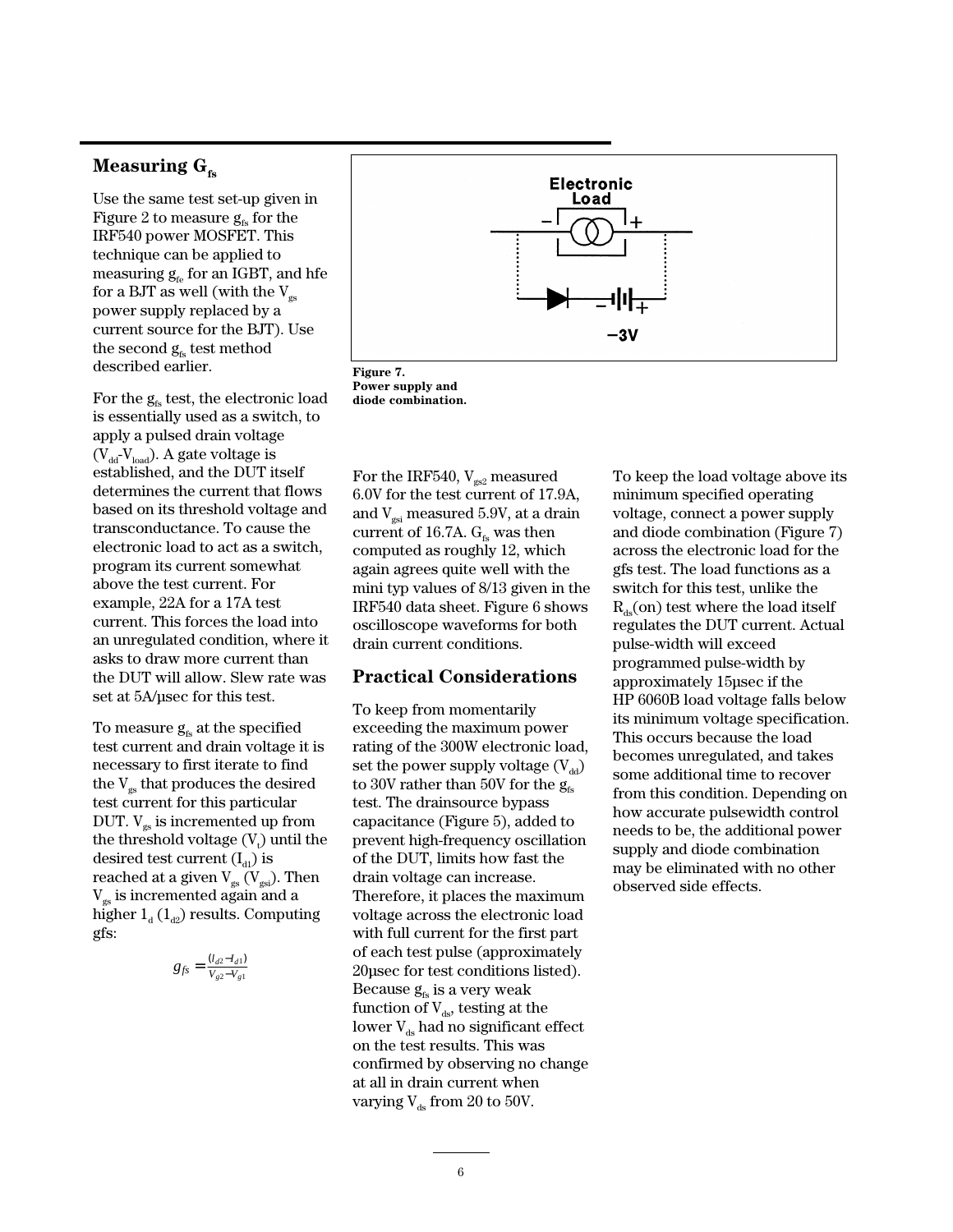Some necessary attributes of the electronic load are:

- Minimal overshoots and undershoots
- Triggered or continuous programmable pulse generation
- Graceful recovery from being driven unregulated during the  $g_{fs}$ test (if the additional power supply and diode combination shown in Figure 7 are not used).
- Programmable current slew rate. which allows control over L di/dt voltage spikes and minimizes ringing
- Rated for the peak power it sees during the test

For the  $R_{ds}$ (on) test, peak power can be minimized by setting the drain voltage supply  $(V_{dd})$  fairly low. For the  $g<sub>fs</sub>$  test, the load only sees peak power during the transitions, because the DUT itself sees full power during measurement. Peak load power can be minimized by minimizing test lead lengths and inductance, so a small drain bypass capacitor can be used (Figure 5).

Other useful Load features are an "Imon" analog current port so that a separate current shunt or current probe is not required. However, some flexibility is lost when using the internal load shunt, because measurement common constraints and fixture bypass capacitor currents (Figure 5) needs to be considered. A trigger-out feature for test stimulus and measurement synchronization is useful, though the trigger features on the oscilloscope used were adequate. A load trigger-in feature allows another load to be used to create pulsed rather than static base current for testing BJTs. This is synchronized with the collector test current, thereby minimizing heating in both the base and collector regions of the DUT. The HP 6060B load used for these tests had both the necessary and useful features, and all required performance attributes. As seen in Figures 3, 4, and 6, current and voltage waveforms are particularly clean and wellcontrolled, making it possible to perform the desired pulsed measurements.

For more information about Hewlett-Packard power products, please ask your local Hewlett-Packard Sales Representative for a copy of the DC Power Products Catalog, HP P/N 5091-6205. To help you choose a dc power supply for an ATE application, please also ask for a copy of "12 Factors to Consider When Choosing a System Power Supply" HP P/N 5952-4199.

Your local HP Sales Office is listed in your telephone directory white pages.